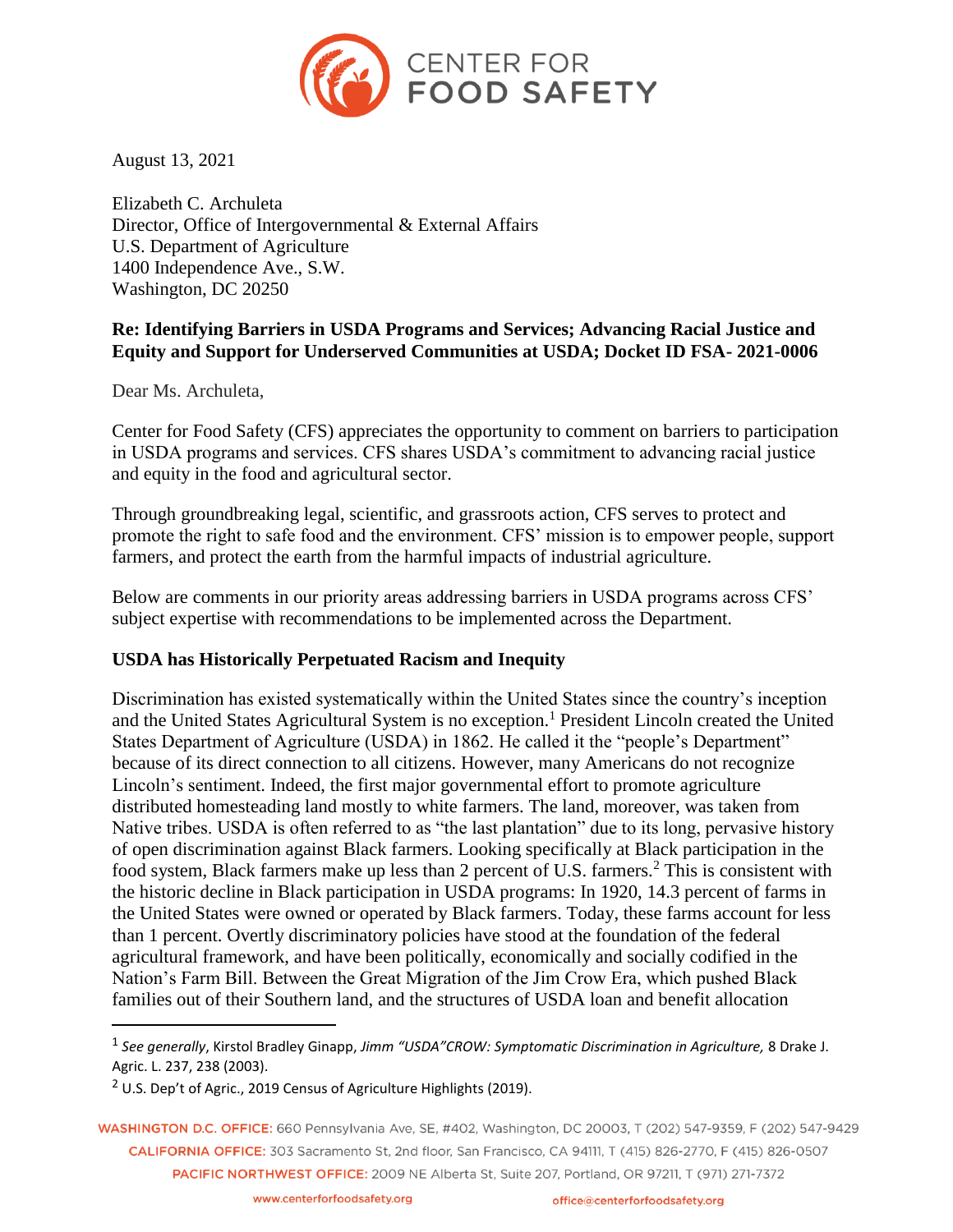processes (which has largely been run by local committees of white men), access to land and credit made it nearly impossible for Black farmers to make farming an economically viable profession.

Government-subsidized white corporate farms receive billions in annual subsidies. However, BIPOC farmers are rarely receiving the same federal assistance: For example, according to a USDA Economic report, the output of U.S. farms is, on average, \$136 billion:  $3$  yet, according to the 2017 USDA census, 57 percent of Black farmers made less than \$5,000 in annual sales revenue between 2012 to 2017 and account for only .4 percent of all U.S. farm sales.<sup>4</sup> In 1999, USDA made an admission of discriminating against Black farmers in the *Pigford v. Glickman*  case, a class action lawsuit against USDA for failure to grant Black farmers credit.<sup>5</sup> The first case resulted in a \$1.06 billion in cash relief, tax payments and debt relief to claimants. However, nearly 9 in 10 claimants who applied for compensation were denied it, and a second *Pigford* case was initiated.<sup>6</sup> In February 2010, Tom Vilsack reached an agreement known as *Pigford II*. The federal government agreed to pay \$1.25 billion to those who could not obtain determination on the merits in *Pigford I,* due to missing the original filing deadline.<sup>7</sup> While these cases resulted in demonstrable monetary relief for farmers, it was only for claimants who were farmers between 1981 and 1996. This clearly does not account for those who lost land and were denied services from USDA from Reconstruction until now. Further, this settlement did nothing to ensure that future discrimination in USDA was eradicated. While USDA has made strides towards increasing Black farming, there is a great deal of work to be done to establish equitable access to federal agricultural support.

## **Hunger and Malnutrition Disproportionately Impact People of Color**

Combating hunger and malnutrition is more than a moral duty or a policy choice; it is a critical step in ensuring a safe and secure future for the United States. And USDA works towards, or should work towards, safeguarding and implementing fair policies that protect every citizen in every community in the United States from hunger. As of 2021, due to the pandemic, the number of people facing food insecurity has increased from 35 million to a staggering 42 million people,<sup>8</sup> with Black and Hispanic households recording the highest rates of food insecurity, of 19.1% and 15.6% respectively, both higher than the national average of 10.5%.<sup>9</sup> These statistics speak to the lack of racial justice and equity practiced in such important areas of society. Shifting focus to the several federal Food and Nutrition assistance programs in place like SNAP, WIC (the Special Supplemental Nutrition Program for Women, Infants, and Children), and the National School

 $\overline{a}$ 

<sup>3</sup> U.S. Dep't of Agric., 2017 Census of Agriculture (2017), https://www.ers.usda.gov/data-products/ag-and-foodstatistics-charting-the-essentials/ag-and-food-sectors-and-the-economy/

<sup>4</sup> U.S. Dep't of Agric., 2017 Census of Agriculture: Black Producers (2017),

https://www.nass.usda.gov/Publications/Highlights/2019/2017Census\_Black\_Producers.pdf

<sup>5</sup> *Pigford v. Glickman*, 185 FRD 82 (DDC 1999), *aff'd,* 206 F3d 1212 (DC Cir 2000).

<sup>6</sup> Environmental Working Group, *Obstruction of Justice: USDA Undermines Historic Civil Rights Settlement with Black Farmers* (July 20, 2004), https://www.ewg.org/research/obstruction-justice.

<sup>7</sup> *In re Black Farmers Discrimination Litig.*, 29 F Supp 3d 1 (DDC 2014)

<sup>8</sup> Feeding America, *The Impact of Coronavirus on Food Insecurity in 2020 & 2021* (March 2021),

https://www.feedingamerica.org/sites/default/files/2021-03/National%20Projections%20Brief\_3.9.2021\_0.pdf

<sup>9</sup> U.S. Dept. of Agric., *Food Insecurity by Household Characteristics* (last updated Sept. 9, 2020),

https://www.ers.usda.gov/topics/food-nutrition-assistance/food-security-in-the-us/key-statisticsgraphics.aspx#householdtype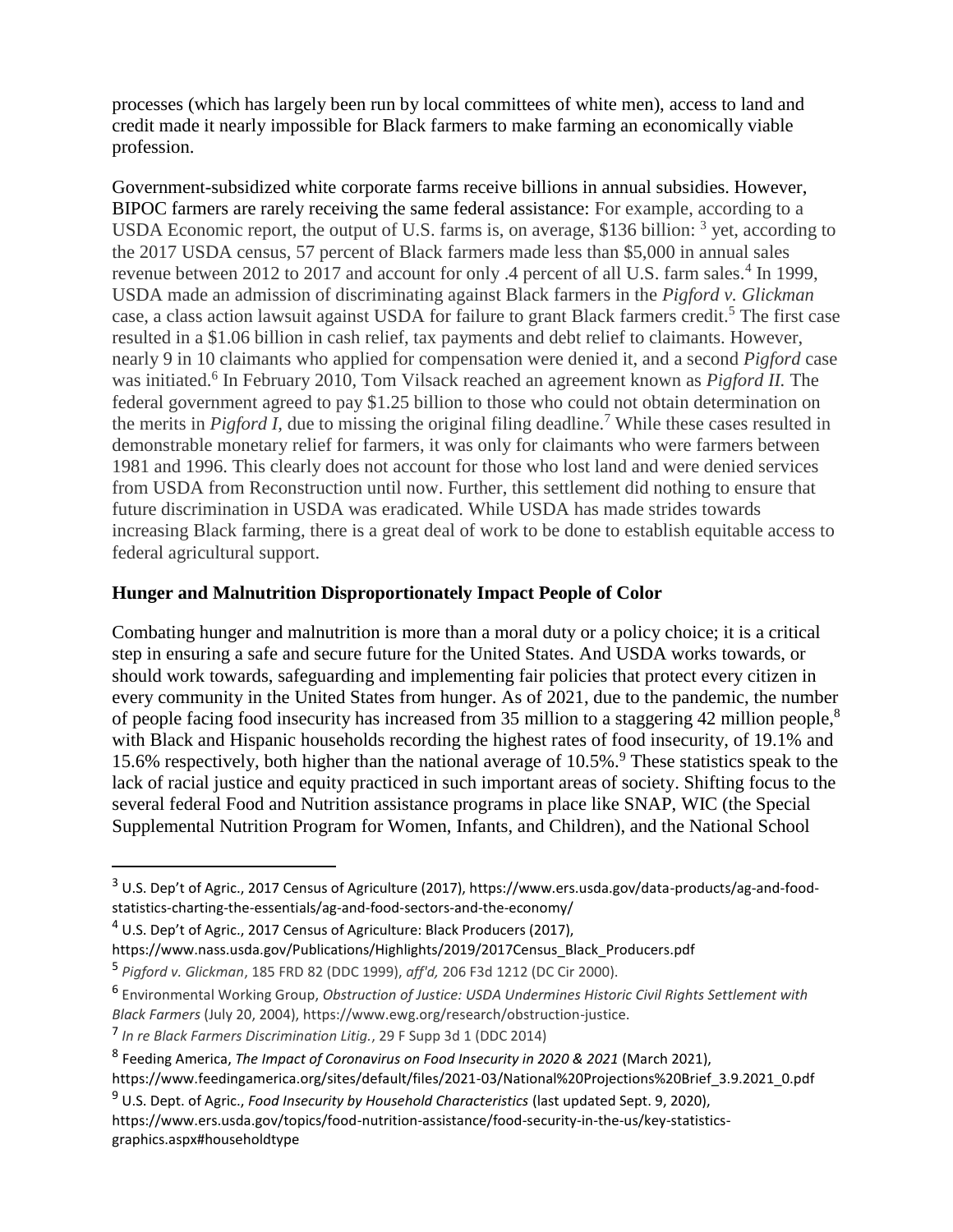Lunch Program, the numbers once again consistently follow the pattern of racial inequity. In 2018, around 14 million households in the United States received SNAP benefits, with a whopping 76% of total benefits going to only white households. Black and African-American households received 12.4% of the benefits, Hispanics 13.5%, and Native Hawaiian and Other Pacific Islanders alone received the least amount of benefits at only  $0.1\%$ <sup>10</sup> The WIC program on the other hand had consistently seen more participation from Hispanic and Black community. However, in 2018, the participation rate dropped for both these communities due to lack of access and other hardships, while it remained consistent for white people. People are still eligible but actively unable to participate and get the benefits they need.<sup>11</sup> This is data from only three of the many such programs and initiatives undertaken by the USDA.

The Executive Order adopted by the Biden administration is definitely a step in the right direction – increasing diversity within the federal government is a significant step to further reach communities that have historically been underserved or not prioritized. Having equal representation in the federal government and in branches like the USDA would give marginalized communities a louder voice in the fight against hunger, and help ensure overall equity. However, while these programs are regulated at the federal level, state and local agencies have a great deal of authority when it comes to actual implementation.<sup>12</sup> While this definitely hinders and complicates the efforts to ensure equity on all levels, it also makes public forums and comment periods more important – every opportunity to be heard counts. That being said, following are areas where equity can be improved and strengthened:

1. Local authorities should increase outreach efforts to make sure that people of color, who are disproportionately more at risk, are made aware of relevant policies and comment periods.

2. As opposed to a set deadline, docket comment periods should stay open to ensure everybody gets enough time, especially those in low-income and marginalized communities.

3. In terms of initiatives like the National School Lunch Program and SNAP benefits, increase transparency by making the complaint and comment processes available to students and parents.

4. Establish more "Grab-and-Go" and other such meal distribution sites in low-income communities of color, especially the ones that are highly disconnected and remote, to ensure easy access to free meals.<sup>13</sup>

5. Make sure agriculture censuses actively include, not only the owners and the businesses, but also all the farmers, especially from low-income communities.

 $\overline{a}$ 

<sup>10</sup> U.S. Census, *Supplemental Nutrition Assistance Program (SNAP) Receipt by Households: 2018* (June 2020), https://www.census.gov/content/dam/Census/library/publications/2020/demo/acsbr20-01.pdf

<sup>11</sup> U.S. Dept. of Agric., *National WIC Eligibility by Race and Hispanic/Latino Ethnicity Over Time, (*June 25, 2021)*,*  https://www.fns.usda.gov/wic/eligibility-and-coverage-rates-2018#3

<sup>12</sup> Anna Karnaze, *You Are Where You Eat: Discrimination in the National School Lunch Program*, 113 Nw. U.L. Rev. 629 (2018)

<sup>13</sup> Lisa Held, *The Pandemic Reveals Racial Gaps in School Meal Access,* Civil Eats (Jan. 26, 2021), https://civileats.com/2021/01/26/did-pandemic-disruptions-to-school-meal-programs-leave-out-students-ofcolor/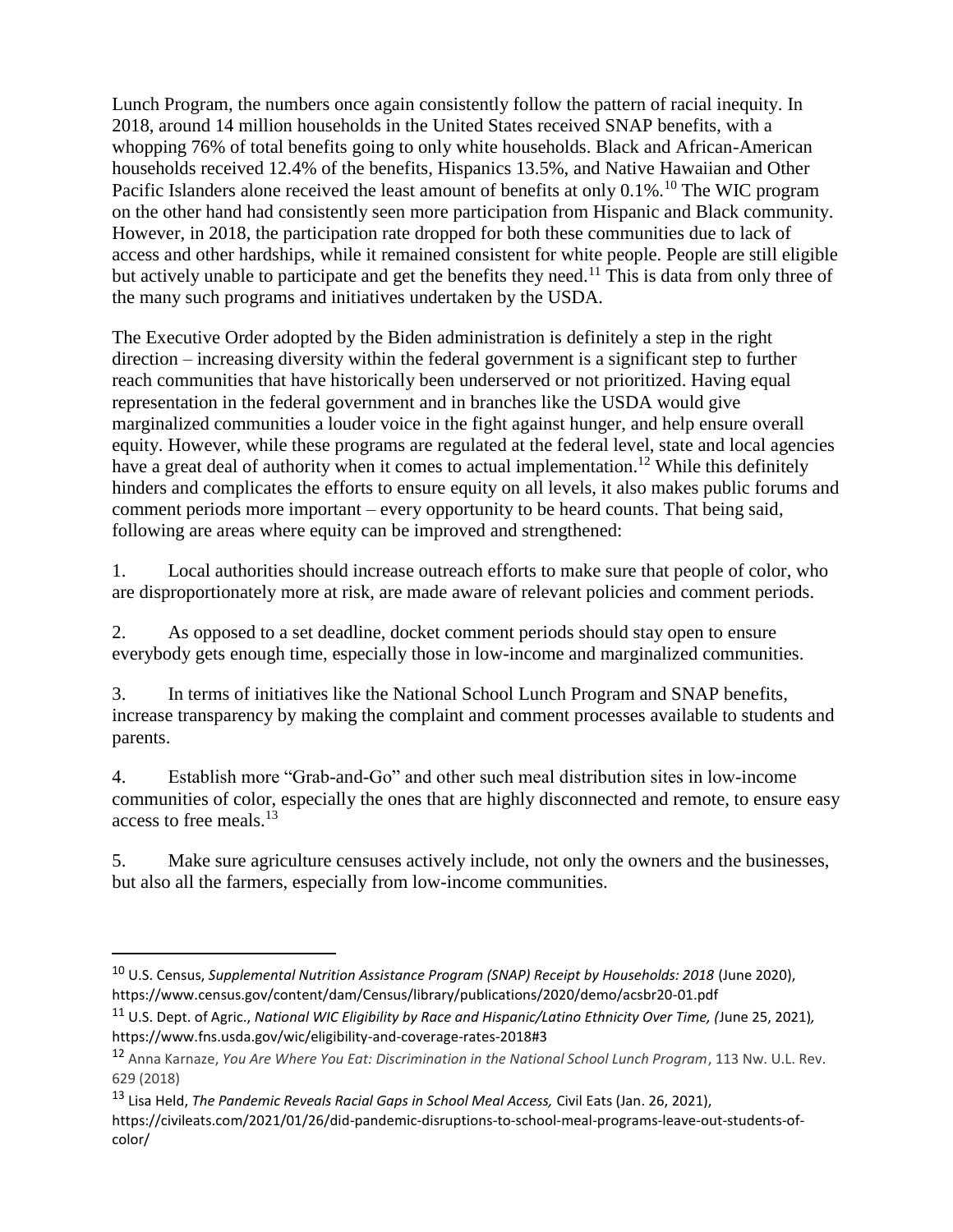# **USDA Must Make Changes to Help the National Organic Program Better Serve BIPOC Farmers**

We offer these principles, goals and work suggestions to support USDA efforts to promote the transition to organic agriculture by Black, Indigenous and other People of Color (BIPOC) farmers and historically underserved producers.

1. Organic certification should be the end goal for any USDA programs to incentivize transition to organic. Programs that incentivize the transition to organic should address barriers and result in more operations getting certified as USDA organic. Programs should prioritize underserved regions of the country and BIPOC producers.

2. USDA transition-to-organic policies should include restoring and expanding cost share assistance for organic certification, particularly for small-and-medium-scale BIPOC farms

a) The annual cost of organic certification is unique to certified organic operations, and therefore one of the factors that farmers must consider when they are exploring the possibility of transitioning to organic.

b) To address these costs, Congress created the National Organic Certification Cost Share Program (NOCCP) which was initially established as part of the Farm Security and Rural Investment Act of 2002, also known as the 2002 Farm Bill, to provide organic farmers and handling operations with a reimbursement to cover a portion of their annual organic certification fees. The cost share program is particularly important to small-to-mid-sized organic farms, underserved farmers, and those who are just starting out with organic certification.

c) In addition to restoring the reimbursement rates for Organic Certification Cost Share Program (OCCSP) for Fiscal Years 2020 and 2021, starting in Fiscal Year 2022, USDA should streamline and simplify the reimbursement process by having reimbursements go directly to organic certifiers to reduce certification fees, as opposed to reimbursing organic operations for the annual certification fees they pay to certifiers. This will result in a more-timely reduction in certification cost burdens to organic operations, and reduce paperwork burden on these operations. This provision is important for addressing barriers to certification for small farmers, underserved operations, and BIPOC farmers since the upfront additional costs of certification are a barrier for these operations.

d) Expand the cost share program to reimburse technical assistance fees paid by farmers transitioning to organic, prior to full certification. Organizations that can competently provide technical services to producers transitioning to organic should be compensated through the cost share program, with priority given to organizations serving Black, Indigenous and other People of Color (BIPOC) producers.

3. Creation of a Farmer-to-Farmer Mentorship Program for BIPOC Farmers Transitioning to **Organic** 

Farmers looking to move toward increased sustainability face difficult challenges during the 3 year transition period prior to certification, during which time the farmer incurs the higher production costs of organic without receiving the benefit of organic premiums.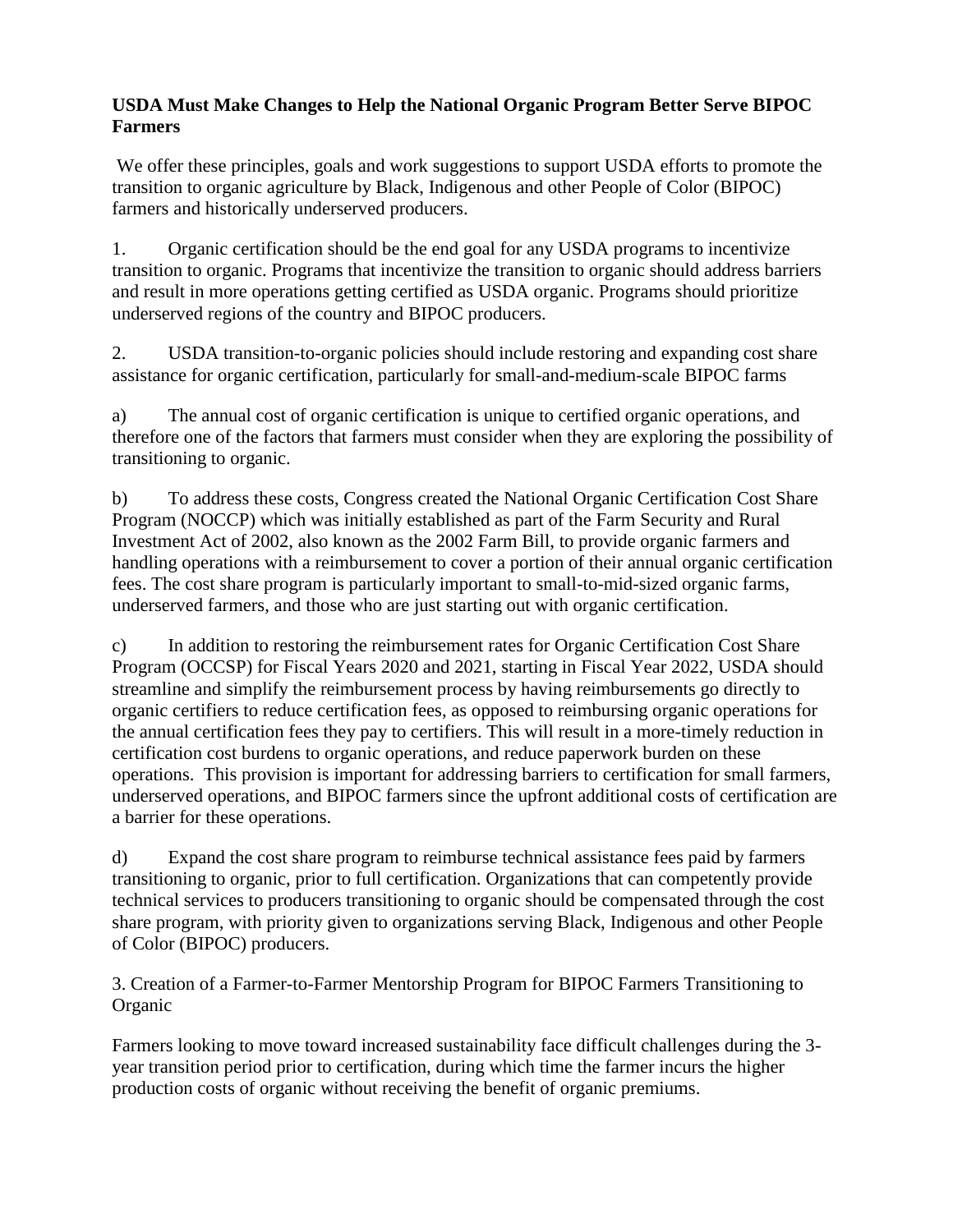Transitioning to organic requires the development of an entirely new set of skills and knowledge, and the mentors who can best share that knowledge are the farmers and ranchers who have already gone through the transition process. Mentors should also help transitioning farmers understand marketing options for their products.

USDA should create a farmer-to-farmer mentorship program for farmers transitioning to organic. Transitioning to organic production is challenging. Farmer-to-farmer mentoring programs help new farmers understand organic practices and encourage their success. Under the BIPOC farmer mentorship program National Organic Coalition has recommended, with Center for Food Safety encouragement, both the mentor farmer and the transitioning farmer would be eligible for a stipend of up to \$5,000 annually. NGOs, State Departments of Agriculture, or universities can coordinate the mentorship programs, with priority given to organizations and programs that provide mentorship to BIPOC farmers and historically underserved producers.

4. Addressing Land Access Challenges for BIPOC Organic Farmers

The 2017 Ag Census data<sup>14</sup> shows that people of color are underrepresented in farming, including organic farming. For example, while over 13% of the US population identifies as Black or African American, fewer 1.4% of all farms in the U.S. are owned by Black or African American farm owners. 98% of agricultural land is owned by white landowners. According to 2017 Ag Census data, although organic farmers are slightly "more diverse" than conventional farmers (94% of conventional farmers and 92% of organic farmers identify as white), fewer than 1% of organic farmers identified as Black or African American, and 0.5% identified as American Indian or Alaska Native.<sup>15</sup>

The upfront costs of organic certification present a barrier to less well-off farmers. Reimbursement rates should be increased for the organic certification cost share program and the program should be restructured to target producers who need the most assistance.

The USDA cost share program should be used to compensate organizations that provide technical assistance services to producers transitioning to organic production. Priority should be given to organizations that serve BIPOC farmers.

Land ownership and control over land is important for organic certification because organic operations must demonstrate that their land has been free of prohibited substances for a threeyear period before crops can be harvested and sold as organic. In addition, land must have distinct and defined boundaries and buffer zones to prevent contact with substances prohibited in organic production. Loss of tribal lands and systematic discrimination against Black farmers exacerbate challenges that BIPOC farmers face in participating in organic agriculture and the USDA National Organic Program.

 $\overline{a}$ 

<sup>14</sup> U.S. Dep't of Agric., 2017 Census of Agriculture (2017),

www.nass.usda.gov/Publications/AgCensus/2017/Full\_ReportVolume\_1, Chapter\_1\_US/st99\_1\_0052\_0052.pdf (usda.gov)

<sup>15</sup> U.S. Dep't of Agric., 2017 Census of Agriculture*, Characteristics of All Farms and Farms with Organic Sales* (Apr. 2019),

https://www.nass.usda.gov/Publications/AgCensus/2017/Online\_Resources/Organics\_Tabulation/organictab.pdf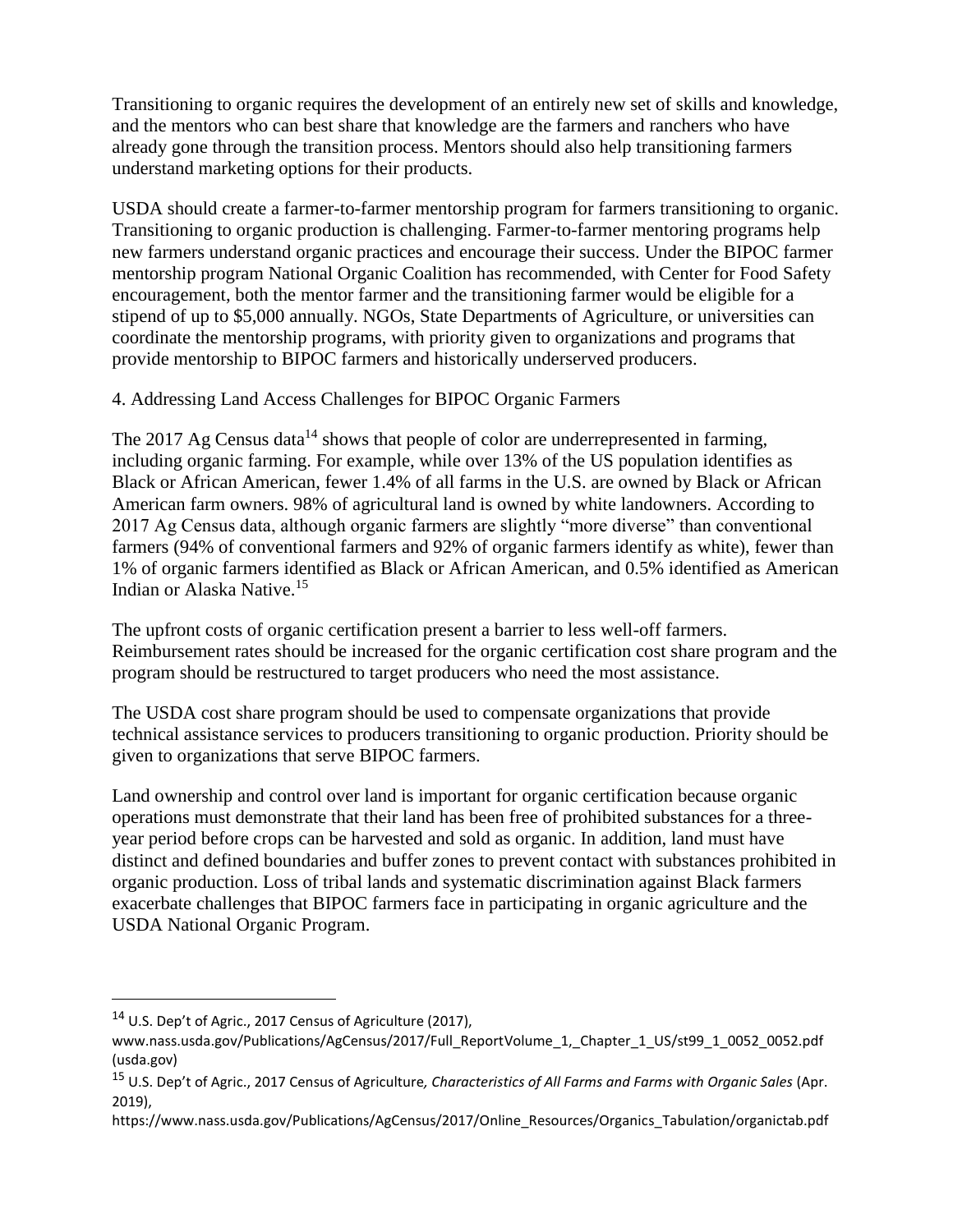For farmers who want to farm organically, the barrier of access to land is even higher because of the three-year transition period and higher cost of certified organic land. Data show that these barriers of access to land are even higher for farmers who identify as BIPOC. Policy initiatives to help address the land-access limitations in the organic sector should include:

• Expansion of the Agricultural Conservation Easement Program (ACEP) to include a prioritization for conservation of land that has been managed organically and BIPOC-owned land;

• Creation of a federal land-link program to connect retiring organic landowners with young or beginning farmers who are seeking organic land but cannot afford it.

Expansion of FSA grant and loan guarantee programs (such as the Highly Fractionated Indian Land Loan Program and Indian Tribal Land Acquisition Loan Program) for land acquisition for beginning and socially disadvantaged farmers under sustainable agriculture covenants.

• Establishment of lending guidelines for the Small Business Administration (SBA) and private loans to low-income resident farmers and BIPOC-led farmer cooperatives.

• Appointment of a USDA-led "land commission" to conduct a periodic national-scale land tenure study to provide a holistic perspective on socio-economic, political, and market-based factors limiting BIPOC access to land.

• Many BIPOC farmers have concerns about social isolation, acceptance and safety. Cooperative models of land ownership can help BIPOC farmers overcome these barriers as a group. These models should be recognized by USDA as viable alternatives to individual land ownership and prioritized for support.

5. Creation of a new Organic Stewardship Program within the NRCS

We recommend the creation of a new Organic Stewardship Program within the Natural Resources Conservation Service to reward organic farmers for their use of climate-friendly farming practices, and thereby encourage farmers to become certified as organic. This program would provide annual payments to certified organic operations in recognition of the suite of climate-friendly practices that is required by the organic regulations and verified through the rigorous organic certification process. This program would also encourage more participation in organic certification by underserved and underrepresented BIPOC farmers.

6. Expanding Processing Capacity and Regional Distribution for Organic Processing

The meat supply in the United States has been vulnerable to disruption for decades due to high levels of corporate consolidation. This fragility has been exposed by the COVID-19 pandemic. The poor treatment of the mostly BIPOC plant workers compounded the problem. Even as the CDC issued worker safety recommendations, the four major meatpacking companies continued to operate without adequate worker safety precautions and their slaughterhouses became some of the worst COVID-19 hotspots in the country. With just twelve slaughterhouses processing more than half the cattle in the country and similar concentrations in pork and poultry, problems in even just a few slaughterhouses can – and did – lead to a breakdown in the entire system nationwide.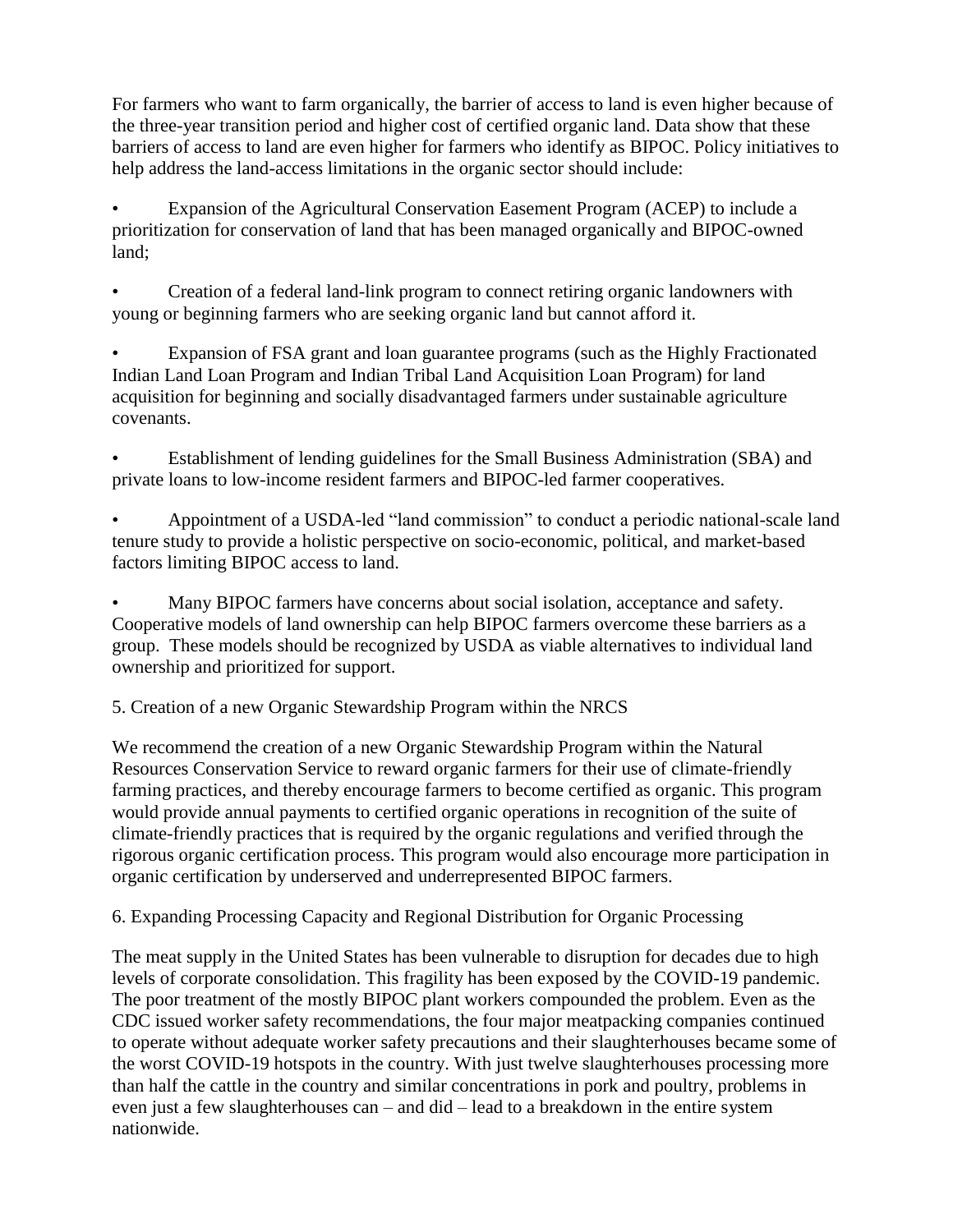However, we encourage USDA to also address the lack of access to meat processing for organic farmers, a bottleneck that has limited the supply of certified organic meat since the inception of the USDA National Organic Program. More meat processing facilities would help BIPOC ranchers who raise meat producing animals.

Organic standards require all organic ruminants to be grazed on pasture during the growing season. Data show that pasture-based farming systems are among the most climate-friendly farming systems. However, for many organic farmers, the lack of organic meat processing capacity in their regions creates significant hurdles for entering this market. Therefore, as USDA fleshes out the details for plans to incentivize expansion of local and regional meat processing capacity, we urge special attention to the need for additional organic meat processing, especially in areas with a significant BIPOC farmer populations.

7. More inclusive staff will reduce discrimination against BIPOC farmers

USDA must ensure adequate training among FSA and NRCS staff at the state and county levels regarding existing opportunities to support historically underserved producers, landowners, and communities. FSA and NRCS should recruit and hire more BIPOC individuals to serve as FSA and NRCS agents by partnering with 1890 Land Grant Universities, Native American Universities/colleges, Hispanic colleges/universities and by offering internships that may lead to employment opportunities. It is critical that FSA and NRCS staff, including BIPOC staff, undergo literacy training with regards to organic standards and production methods. USDA should allow producers to choose to be served by a USDA service center that has trained staff who can best serve the needs of organic and BIPOC producers, including staff who can provide services to producers in other languages, even if that service center is not the closest office.

The National Organic Program should increase its number of BIPOC staff as well.

8. Native American Tribes should be encouraged to provide organic certification to their enrolled members.

Some larger Native American tribes have their own agriculture departments. USDA should support these tribes in developing their own organic certification programs that would be recognized by USDA as equal to USDA certification just as the USDA certifies the programs of other nations.

## **Pesticide Exposure Disproportionately Impacts People of Color**

The agricultural sector would not exist without the millions of farm workers across the country. However, workers risk exposure to a myriad of toxic pesticides. Though the Environmental Protection Agency (EPA) has been tasked by Congress with the regulation of pesticides, USDA is not exempt from considering the harm caused to agricultural workers by pesticides. Exposure to pesticides has been linked to higher rates of cancer, reproductive complications, neurological damage, endocrine system disruption, Parkinson's disease, Alzheimer's disease, kidney disease, heart disease, autoimmune conditions, and respiratory conditions. The greater the exposure the higher the risk of harm, placing agricultural workers at risk of significant health impacts.

Pesticide harm disproportionately affects communities of color and immigrant communities. The vast majority of farm owners are white and non-Hispanic; in 2017, USDA reported that 95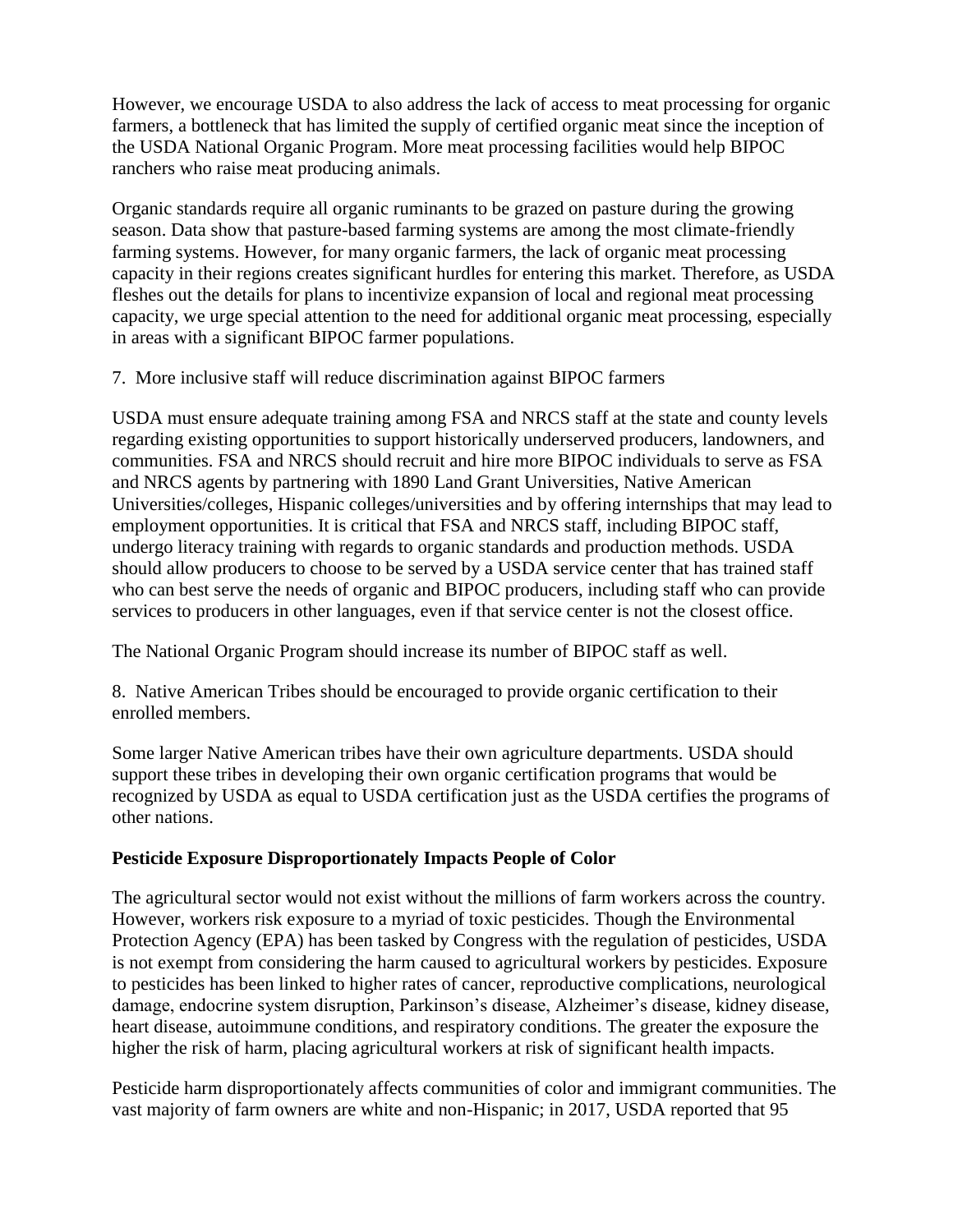percent of farm producers identify as white,<sup>16</sup> with all other races combined representing only about 200,000 farm owners.<sup>17</sup> However, the approximately 2.4 million farmworkers in the United States are 83 percent Hispanic, including 69 percent that were born in Mexico.<sup>18</sup> In total, around 75 percent of farmworkers are immigrants.<sup>19</sup> 64 percent of farm managers and supervisors are white, compared to only 30 percent Hispanic. Yet people of Hispanic ethnicity represent 64 percent of farm laborers.<sup>20</sup> Spanish is the dominant language for 77 percent of farmworkers, with 30 percent of workers speaking no English. $^{21}$ 

Data collection of pesticide usage is essential for evaluating the effects of the agricultural sector on underserved communities. Currently no national reporting system exists to determine the quantity of pesticides used each year. California is the only state with mandatory pesticide use reporting requirements. EPA bases countless reports every year on approximate values that could in reality be wildly inaccurate. Therefore, there is no real measurement of the pesticide exposure that farmworkers face every day. USDA should work with EPA to develop mandatory reporting for pesticide usage and pesticide exposure in order to build a system protective of vulnerable

## **Food System Workers at Higher Risk for COVID-19 and Antibiotic Resistance**

Restaurant workers, slaughterhouses, and meat packing plant workers were one of the groups at highest risk for Covid-19 infections.<sup>22</sup> Demographically, 45% of meat processing workers in the United States are categorized as low income, 80% are people of color, and 52% are immigrants.<sup>23</sup> Evidence shows people from these communities are much more likely to become seriously ill and die from COVID-19. Greater vulnerability stems from discrimination, higher rates of pre-existing risk factors, lack of access to health resources, and income inequality in addition to increased likelihood of exposure through work.<sup>24</sup>

 $\overline{a}$ 

https://www.ers.usda.gov/topics/farm-economy/farm-labor#demographic

<sup>&</sup>lt;sup>16</sup> U.S. Dep't of Agric., 2017 Census of Farm Producers (2017),

https://www.nass.usda.gov/Publications/Highlights/2019/2017Census\_Farm\_Producers.pdf

<sup>&</sup>lt;sup>17</sup> U.S. Dep't of Agric., 2017 Census of Agriculture, Selected Farm Characteristics by Race (2017),

https://www.nass.usda.gov/Publications/AgCensus/2017/Full\_Report/Volume\_1,\_Chapter\_1\_US/st99\_1\_0061\_00 61.pdf

<sup>18</sup> Suan Gabbard, Trish Hernandez, *Findings from the National Agricultural Workers Survey (NAWS) 2015-2016: A Demographic and Employment Profile of United States Farmworkers* (Jan. 2018),

https://www.dol.gov/sites/dolgov/files/ETA/naws/pdfs/NAWS\_Research\_Report\_13.pdf

<sup>19</sup> Farmworker Justice, *Selected Statistics on Farmworkers: 2015-2016 Data* (2019),

http://www.farmworkerjustice.org/wp-content/uploads/2019/05/NAWS-Data-FactSheet-05-13-2019-final.pdf

<sup>20</sup> U.S. Dep't of Agric., *Demographic Characteristics of Hired Farmworkers* (Apr. 22, 2020),

<sup>21</sup> Farmworker Justice, *Selected Statistics on Farmworkers: 2015-2016 Data* (2019),

http://www.farmworkerjustice.org/wp-content/uploads/2019/05/NAWS-Data-FactSheet-05-13-2019-final.pdf <sup>22</sup> Chen, Yea-Hung, et al., *Excess Mortality Associated with the COVID-19 Pandemic among Californians 18–65*  Years of Age, by Occupational Sector and Occupation: March through October 2020, Institute for Global Health Sciences, University of California, San Francisco (Jan. 22, 2021), https://doi.org/10.1101/2021.01.21.21250266.

<sup>23</sup> Taylor, Charles A, et al., *Livestock Plants and COVID-19 Transmission,* Proceedings of the National Academy of Sciences (December 15, 2020), https://doi.org/10.1073/pnas.2010115117

<sup>24</sup> Centers for Disease Control, *Healthy, Equity Considerations & Racial & Ethnic Minority Groups*, Centers for Disease Control and Prevention (Feb. 11, 2020), https://www.cdc.gov/ coronavirus/2019-ncov/community/healthequity/race-ethnicity.html.; Gold, Jeremy A. W., *Race, Ethnicity, and Age Trends in Persons Who Died from COVID-19 — United States, May–August 2020*, MMWR. Morbidity and Mortality Weekly Report 69 (2020),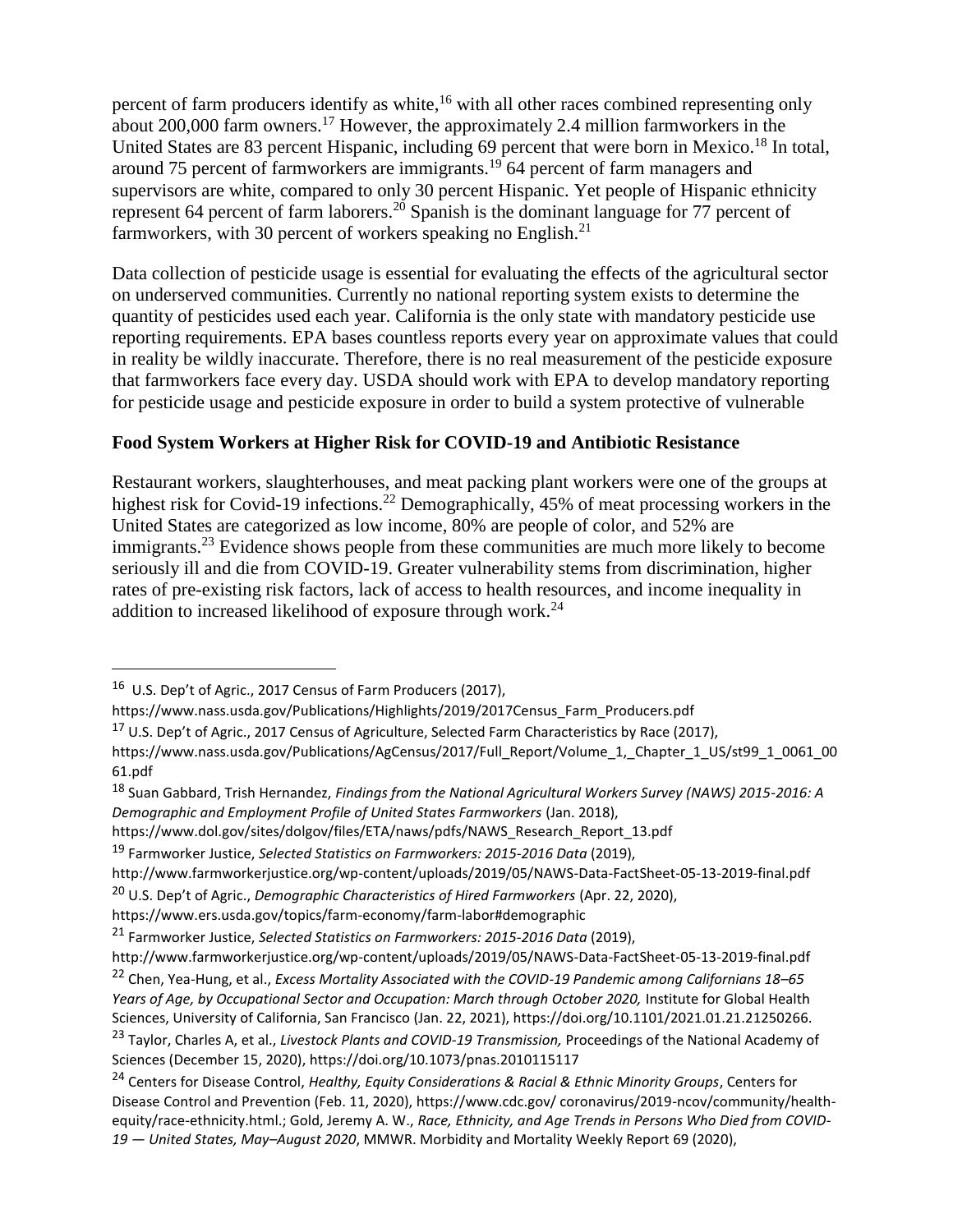Under the Trump administration, OSHA was negligent in ensuring meat packing and slaughterhouse workers received proper Personal Protective Equipment (PPE) and additional support from their employers.<sup>25</sup> The presence of a slaughtering plant in a county was associated with four to six additional COVID-19 cases per thousand. Further, plants that received permission from USDA to increase their production line speeds saw more county wide cases. Additionally, high infection rates of COVID-19 in meat packing plants likely contributed to the extensive spread of the virus in surrounding communities where packing plants are located.<sup>26</sup>

In tandem with the threat of COVID-19, farmworkers, meatpackers, and other food system workers are also disproportionately impacted by antibiotic resistance. Due to the nature of their work and regular exposure to raw meat, workers of color have been found to be more likely to be exposed to resistant bacteria, become infected, and become a source of resistant infections in their communities.<sup>27</sup>

To support equity throughout the USDA, workers on the farm, in slaughter and meat packing plants must be more highly prioritized. USDA needs to: implement interventions that address ongoing health disparities and inequities in worker and other vulnerable communities, strengthen workplace protections for food chain workers, especially from infectious disease, and properly investigate and include interventions related to racial disparities in health outcomes when addressing antibiotic resistance.

## **Climate Change and Cumulative Impacts for Farmworkers**

As temperatures increase across the country at records broken earlier than expected and predicted, agricultural farmworkers face multiple concerning threats at the same time. Wildfires, COVID-19, heat stress, and potentially increased pesticide use and volatility just to name a few.

In Western states, many Latino populations who move to rural agricultural areas for farm work settle in areas that face the highest wildfire risks.<sup>28</sup> Further, with extreme heat conditions in combination with heat from wildfires, farmworkers face a work environment that can be life threatening. Farmworkers die of heat related causes at a rate of 20 times that of all other

 $\overline{a}$ https://doi.org/10.15585/mmwr.mm6942e1.; Centers for Disease Control, *Risk for COVID-19 Infection, Hospitalization, and Death By Race/ Ethnicity*, Centers for Disease Control and Prevention (Apr. 23, 2021), https://www.cdc.gov/coronavirus/2019-ncov/covid-data/ investigations-discovery/hospitalization-death-by-raceethnicity.html.

<sup>25</sup> Kindy, Kimberly, *More than 200 Meat Plant Workers in the U.S. Have Died of Covid-19. Federal Regulators Just Issued Two Modest Fines,* Washington Post (Sept. 13, 2020), https://www.washingtonpost.com/national/oshacovid-meat-plantfines/2020/09/13/1dca3e14-f395-11ea-bc45-e5d48ab44b9f\_story.html <sup>26</sup> *Ibid.*

<sup>27</sup> Allison Johnson & Avinash Kar, *Workers Suffer When Meat Producers Overuse Antibiotics*, National Resources Defense Council (July 2019), https://www.nrdc.org/sites/default/ files/workers-meat-producers-overuseantibiotics-fs.pdf

<sup>&</sup>lt;sup>28</sup>Zach Colman, Wildfires threaten all of the West--and one group more than others, Politico Pro, (July 2, 2021), https://www.politico.com/news/2021/07/06/wildfires-latino-threat-498273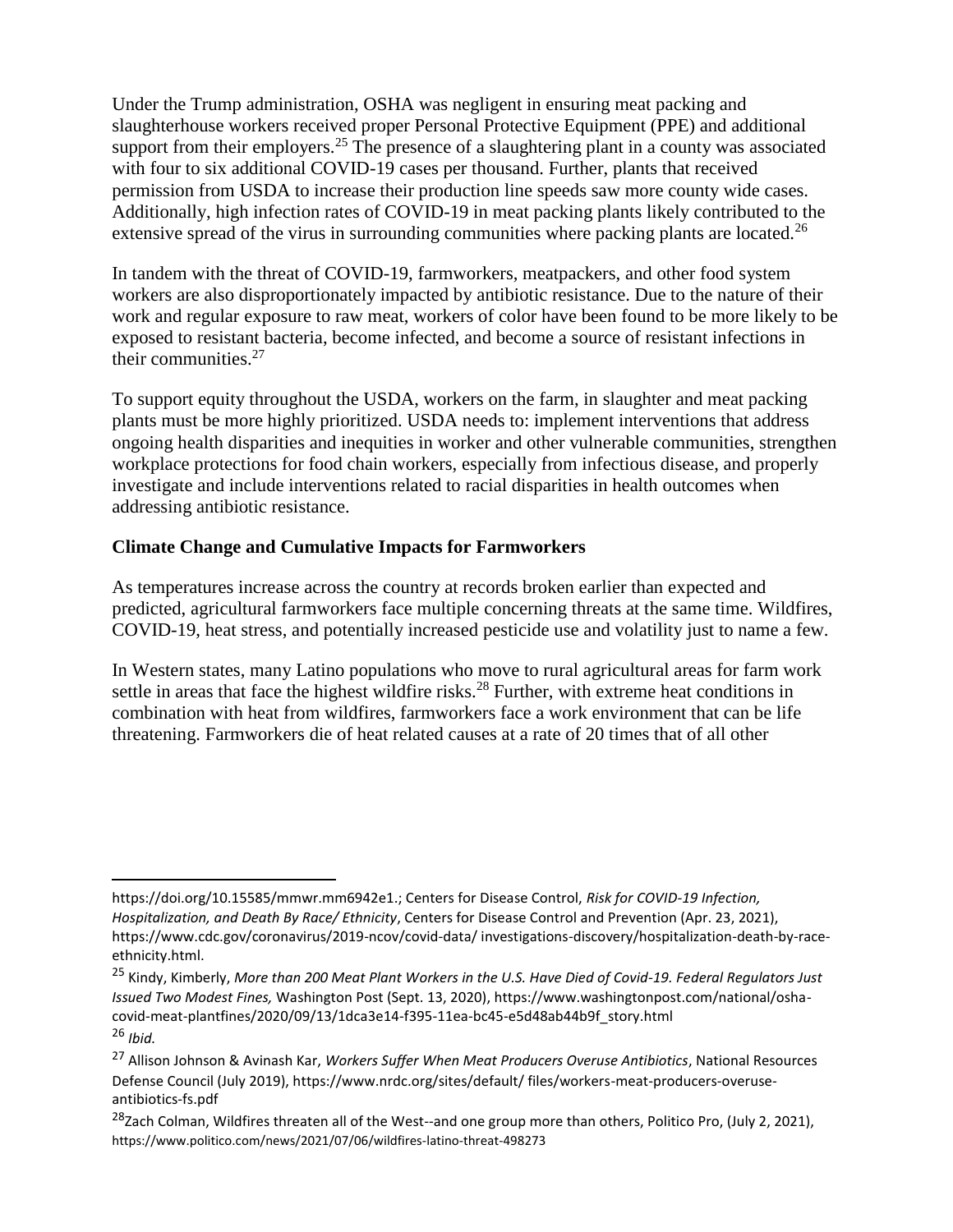professions.<sup>29</sup> H-2A workers are especially at risk due to lack of adjustment to new climates.<sup>30</sup> When workers are simultaneously trying to prioritize their health by protecting themselves from multiple stressors, that can mean covering up to protect against pesticides and risking additional overheating. A projected global temperature increase of 3.6 Fahrenheit by 2050 suggests that agricultural workers who currently work through an average of 21 dangerously hot days a year will see a doubling of that number overtime.<sup>31</sup>

As of right now, only a few states have any regulations to safeguard workers from extreme heat. This is unacceptable and USDA must ensure farmworkers receive proper protection that addresses multiple issues at the same time. For example, PPE such as N95 masks should be properly provided either to protect against COVID-19 or when the Air Quality Index (AQI) meets dangerous inhalation levels. To protect against heat-related illness, OSHA must establish a federal heat standard and create an enforceable set of criteria involving temperature thresholds, water, and shade requirements. Historically, OSHA has lacked the resources to properly enforce any standard of this sort.<sup>32</sup> This must be rectified and addressed immediately or the long-term consequences have the potential to be dire for farmworkers across the country.

### **The Packers and Stockyards Act**

 $\overline{a}$ 

With regard to racial equity, the Packers and Stockyards Act needs special and immediate attention. Corporate consolidation of the meat industry negatively impacts communities of color for innumerable reasons. Concentrated Animal Feeding Operations (CAFO's) pollute rural drinking water and disproportionately impact communities of color. Consolidation makes it easier for meat corporations to price fix, drive small farmers off the land, trap farmers in exploitative contracts, conspire against workers, and perpetuate racial discrimination. For example, in 2018 USDA found Koch Foods guilty of discrimination against black farmers.<sup>33</sup>

Biden's Executive Order on Promoting Competition in the American Economy is a promising step in the right direction, but it doesn't go far enough in stating that USDA should "consider" making rule changes.<sup>34</sup> USDA needs to make a clear commitment to properly enforce and utilize the Packers and Stockyards Act (PSA). USDA should consider the suggested amendments outlined in the previously introduced Justice for Black Farmers Act. The act makes multiple

<sup>29</sup> *Farmworkers at Risk: The Growing Dangers of Pesticides and Heat*, Union of Concerned Scientists (Nov. 2019), https://www.ucsusa.org/sites/default/files/2019-12/farmworkers-at-risk-report-2019-web.pdf

<sup>&</sup>lt;sup>30</sup> Greta Moran, *As the Climate Emergency Grows, Farmworkers Lack Protection from Deadly Heat (June 14, 2021),* https://civileats.com/2021/06/14/as-the-climate-emergency-grows-farmworkers-lack-protection-from-deadlyheat/

<sup>31</sup> Michelle Tigchelaar et al., *Work Adaptations Insufficient to Address Growing Heat Risk for U.S. Agricultural Workers,* IOPScience (Aug. 25, 2020), https://iopscience.iop.org/article/10.1088/1748-9326/ab86f4

<sup>32</sup> *Farmworkers at Risk: The Growing Dangers of Pesticides and Heat*, Union of Concerned Scientists (Nov. 2019), https://www.ucsusa.org/sites/default/files/2019-12/farmworkers-at-risk-report-2019-web.pdf

<sup>33</sup> Isaac Arnsdorf, *How a Top Chicken Company Cut Off Black Farmers, One by One*, ProPublica, (June 26, 2019), https://www.propublica.org/article/how-a-top-chicken-company-cut-off-black-farmers-one-byone

<sup>34</sup> Lisa Held, *Just a Few Companies Control the Meat Industry. Can a New Approach to Monopolies Level the Playing Field?*, Civil Eats, (July 14, 2021), https://civileats.com/2021/07/14/just-a-fewcompanies-control-the-meat-industry-can-a-new-approach-to-monopolies-level-the-playing-field/